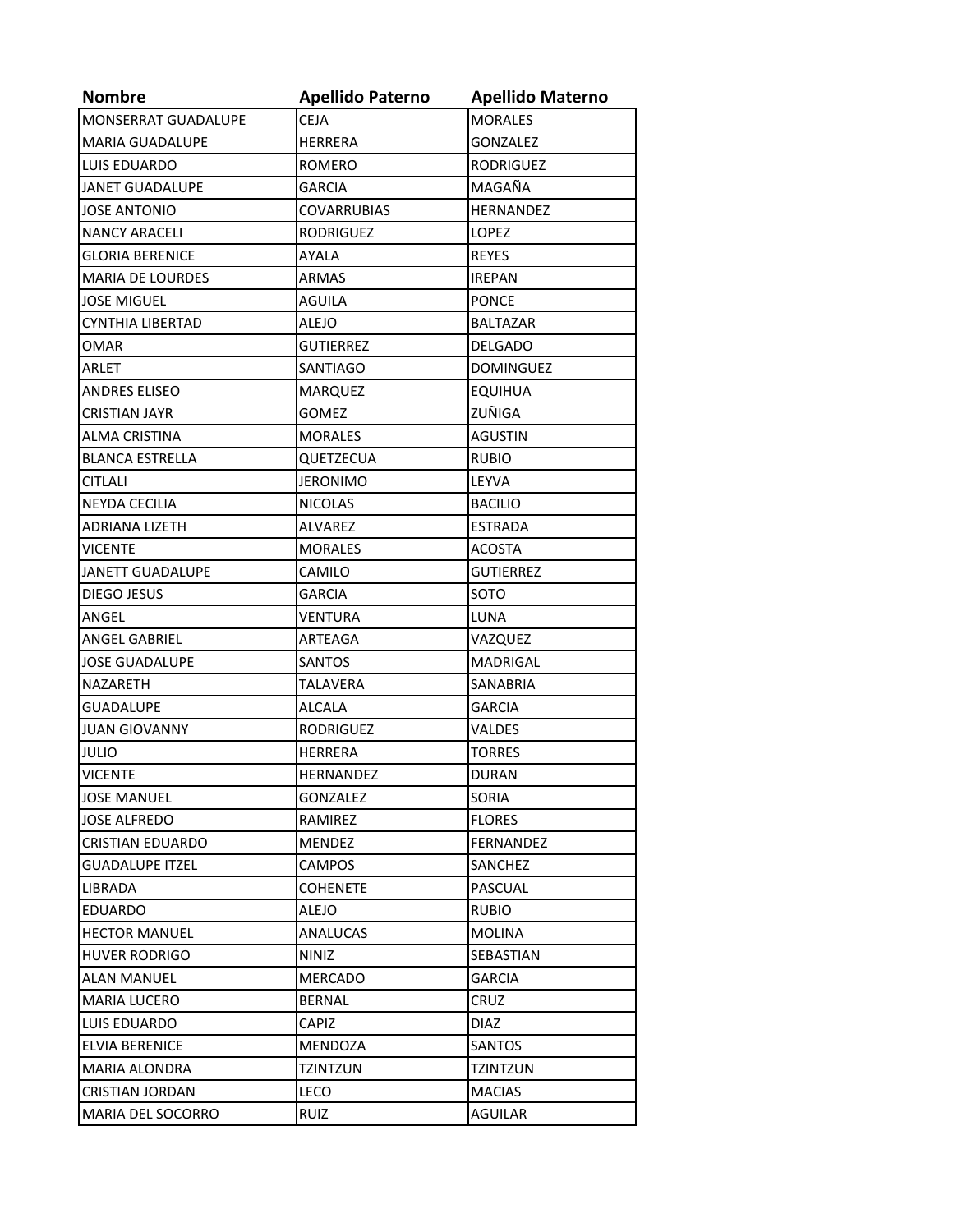| <b>JESUS EDUARDO</b>     | BALTAZAR         | VAZQUEZ         |
|--------------------------|------------------|-----------------|
| <b>EDGAR ORLANDO</b>     | JACOBO           | HERNANDEZ       |
| JAMNIA                   | NERI             | ALCALA          |
| <b>ALEXIS</b>            | <b>CRUZ</b>      | <b>RAMOS</b>    |
| PAOLA SARAHI             | <b>GARCIA</b>    | <b>NORBERTO</b> |
| <b>IRVING NELSON</b>     | SANTOS           | SANTOS          |
| JUAN CARLOS              | SANTOS           | ALEJO           |
| <b>EDREY ARMANDO</b>     | <b>ALVAREZ</b>   | ANDRADE         |
| <b>JESUS EVERARDO</b>    | <b>CEJA</b>      | <b>GUARDIAN</b> |
| LUIS EDUARDO             | <b>CORTEZ</b>    | <b>MARQUEZ</b>  |
| <b>BRAULIA GUADALUPE</b> | <b>HERNANDEZ</b> | <b>ROJAS</b>    |
| <b>JOSE RAFAEL</b>       | MORALES          | <b>DUARTE</b>   |
| MARIANA YAEL             | SANCHEZ          | ZINZUN          |
| <b>JESUS DAVID</b>       | <b>MORENO</b>    | <b>MARCOS</b>   |
| ELVIRA                   | CABRERA          | CEJA            |
| <b>FERNANDO</b>          | <b>HUIPE</b>     | <b>NARANJO</b>  |
| LUIS ANGEL               | <b>MORALES</b>   | <b>GUILLEN</b>  |
| ANA KAREN                | <b>FLORES</b>    | <b>RUSSELL</b>  |
| <b>KAREN NAYELY</b>      | <b>ESPINOZA</b>  | <b>GARIBAY</b>  |
| ANTONIO DE JESUS         | SANCHEZ          | ZINZUN          |
| XIMENA GUADALUPE         | VEGA             | GONZALEZ        |
| <b>JOSE LEONARDO</b>     | SAMANO           | RAMIREZ         |
| LUIS GUSTAVO             | <b>RIOS</b>      | <b>BARAJAS</b>  |
| <b>JOSE DE JESUS</b>     | <b>RODRIGUEZ</b> | <b>RODILES</b>  |
| YAHIR ALEJANDRO          | PALEO            | J LUCAS         |
| <b>LEOPOLDO</b>          | <b>BALTAZAR</b>  | PASCUAL         |
| <b>MIRIAM YESENIA</b>    | DE DIOS          | GARCIA          |
| <b>DIANA</b>             | HERNANDEZ        | <b>ESPINO</b>   |
| <b>AMIR ARAFAT</b>       | <b>REYES</b>     | <b>GALLARDO</b> |
| <b>ITZEL ESTEFANIA</b>   | VALENTIN         | <b>ESTRADA</b>  |
| <b>DERIAN MONSERRAT</b>  | ALCANTAR         | <b>ALONZO</b>   |
| <b>CARLOS JACINTO</b>    | <b>CEJA</b>      | ADAME           |
| LORENA                   | SOLORIO          | <b>DIEGO</b>    |
| <b>JANETTE</b>           | <b>MARQUEZ</b>   | <b>HUERTA</b>   |
| ANDREA GEORGINA          | <b>QUINTANA</b>  | <b>BAEZ</b>     |
| <b>LESLI MARLEN</b>      | HERNANDEZ        | <b>FABIAN</b>   |
| <b>EDUARDO</b>           | PALEO            | <b>SOLORIO</b>  |
| <b>CLARA YUNUEN</b>      | <b>ACUAPA</b>    | <b>GARCIA</b>   |
| ANGEL GABRIEL            | LAZARO           | <b>RUIZ</b>     |
| <b>GUADALUPE YAZMIN</b>  | <b>ANALUCAS</b>  | <b>MOLINA</b>   |
| ERENDIRA                 | <b>SANTOS</b>    | <b>BUELVAS</b>  |
| <b>DIANA GISELLE</b>     | <b>GUTIERREZ</b> | <b>ROJAS</b>    |
| <b>IVAN GIOVANNI</b>     | <b>VICENTE</b>   | <b>BALTAZAR</b> |
| <b>JOSE ANDRES</b>       | <b>GONZALEZ</b>  | <b>ESTRADA</b>  |
| <b>JOSE CLAUDIO</b>      | <b>JIMENEZ</b>   | <b>JIMENEZ</b>  |
| <b>OSCAR IVAN</b>        | BARRAGAN         | NUÑEZ           |
| <b>FRANCISCO</b>         | SOSA             | VALENCIA        |